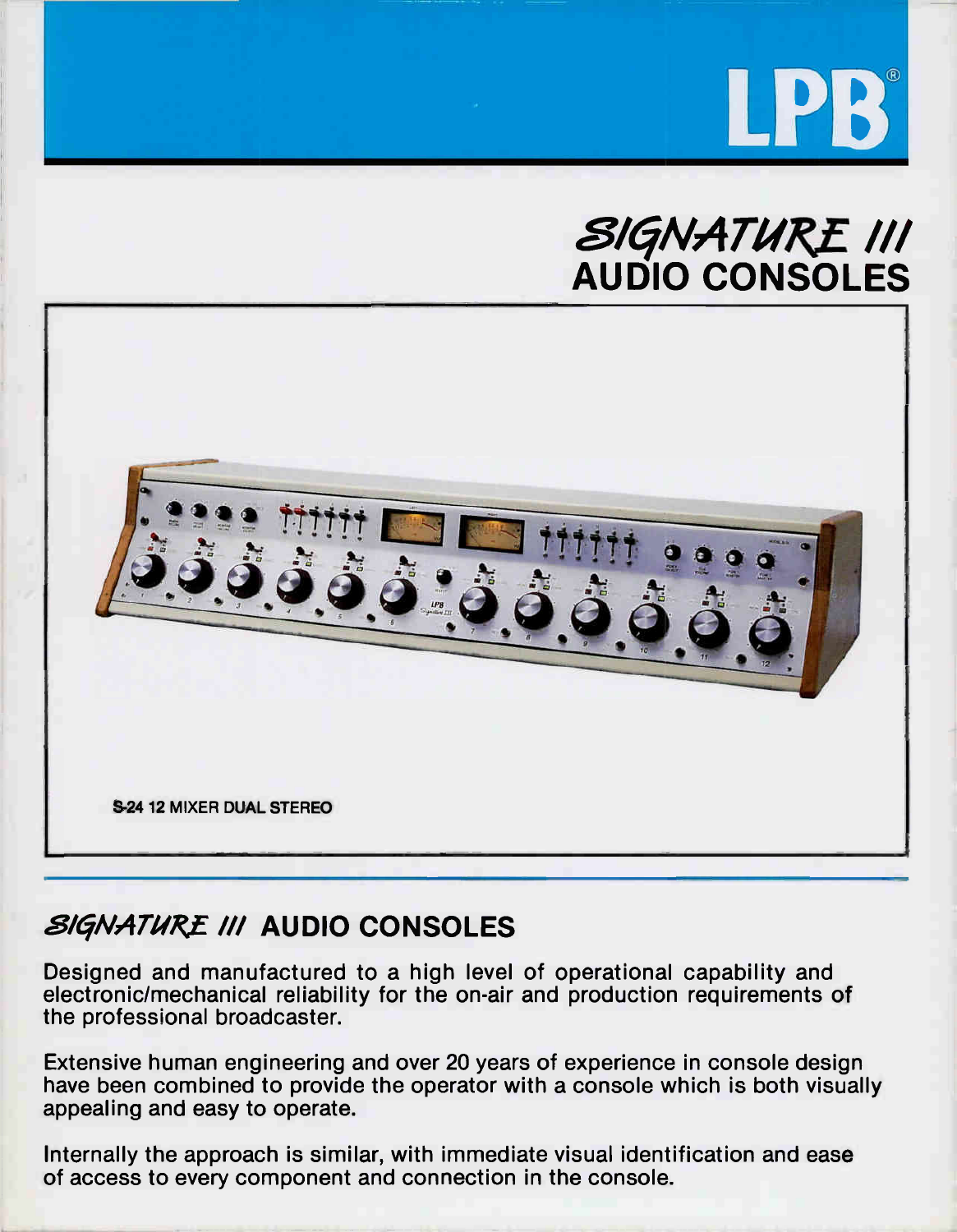# MANUFACTURERS AND DISTRIBUTORS OF BROADCAST EQUIPMENT  $\mathbf{LPB}$

### **SIGNATURE III CONSOLE FEATURES**

- MODULAR ELECTRONICS: All active signal processing circuitry is "plug in" and located on 2 "mother board" main frame assemblies. Plug-in modules are used for microphone preamps, balanced high level inputs, line outputs, voltage regulator, monitor output drivers and cue/headphone amplifier functions.
- DUAL LINE LEVEL OUTPUTS: All audition outputs are balanced line level and metered, identical in function and performance to the main program output.
- OUTPUT DIRECTOR SWITCH: All consoles have a three position output director switch on the audition output line.
- INTERNAL CUE AND MONITORING SYSTEM: Separate 1 watt power amplifiers are located within the console to provide a high quality audio source for the internal 5 inch cue speaker and the two headphone monitor outputs. Another internal monitor amplifier provides 12 watts per channel of audio for monitor speakers.
- MUTING AND TALLY RELAYS: Rugged telephone-type relays are utilized and are socket mounted for ease of maintenance.
- POWER SUPPLY: The power supply and transformer is completely internal to the console. The transformer is specifically designed for low field operation with Mylar interwinding insulation for protection against transient damage.
- CHASSIS CONSTRUCTION: All Signature consoles are constructed of heavy duty aluminum alloy with natural finished solid oak end panels.
- REMOTE FUNCTIONS: All mixers except the first microphone mixer have momentary pushbuttons wired to terminal strips for the external control of cartridge machines, turntables, etc.



A feature of all stereo consoles is the ability to add an optional output line amplifier which will provide a mono mixdown, switch selectable, of either stereo program (P1) or audition (P2) busses.

A unique feature of the Signature Ill Stereo Consoles is the mono/stereo input switch located behind the front panel. This switch enables a mono source to be split to the left and right program busses. These selectors are provided for each microphone channel and all high level channels.



WARRANTY: LPB guarantees freedom from RFI interference and your complete satisfaction upon delivery. LPB will provide any necessary repairs at our factory, without charge, for one year.

All program buss switches are rugged telephone-type roller cam design with gold alloy contacts. Additional closure contacts provide for internal relay muting.



The plug-in microphone preamp incorporates switch selectable preamp gain to allow instant level matching to —45, —55 and —65 dB microphone sensitivity levels. All microphone inputs are coupled with a dual shielded, high RF suppression transformer. All active circuitry is located on plug-in modules for flexibility and ease of maintenance.



The printed circuit boards are 2 ounce copperclad G-10 fiber glass laminate, tin lead electroplated. Internal wire connections are soldered to silver plated miniature turret terminals, and all internal wiring is multiple-strand, 100% foil shielded. The monitor power output transistors are heat-sunk to the chassis rear panel for maximum heat dissipation.

All input-output connections are made to screw terminal barrier strips clearly identified to aid in wiring without reference to the manual. The console harness cables are also identified and correspond to the internal circuit board wiring point markings and the wiring diagram.

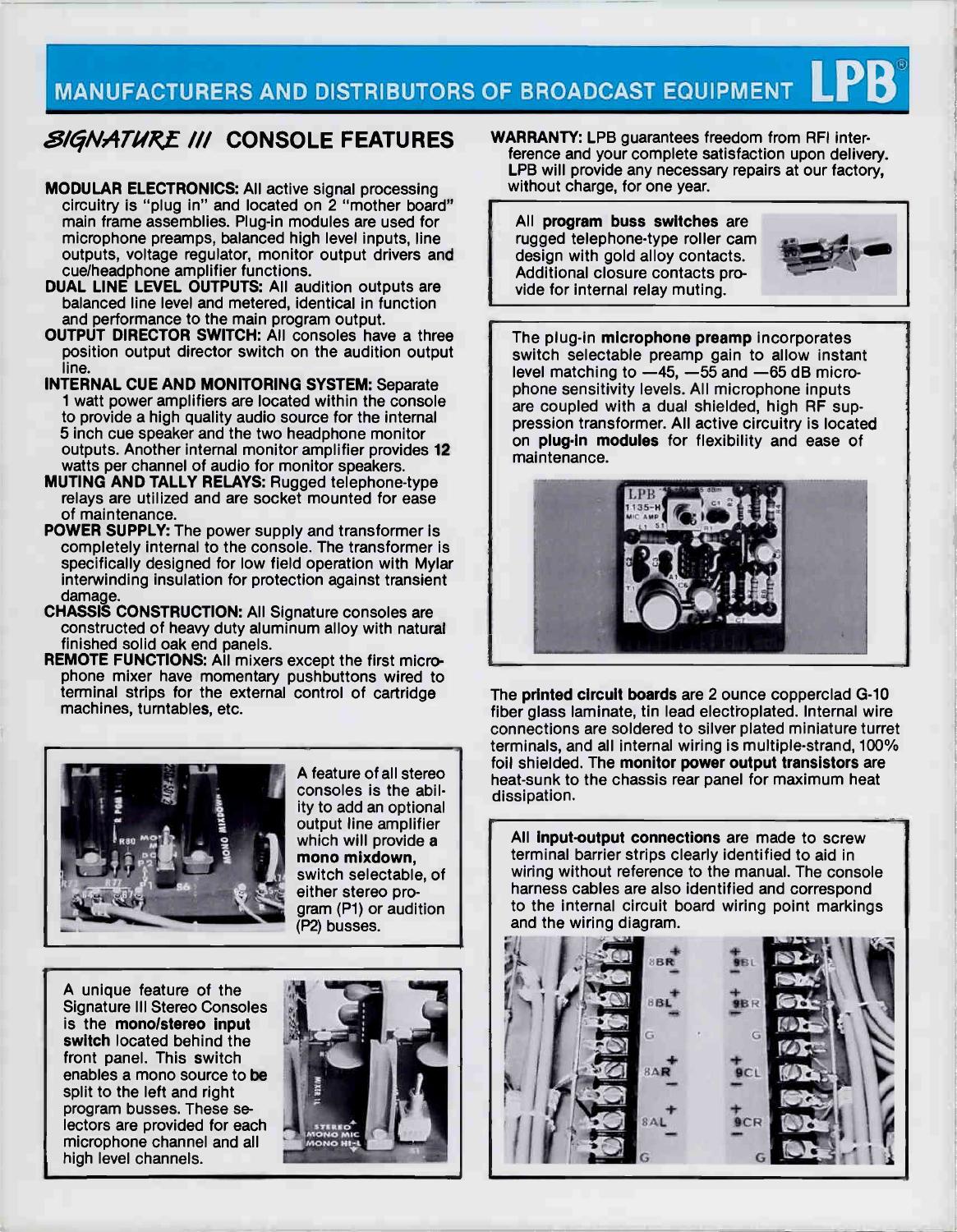## **SIGNATURE III AUDIO CONSOLES**



**SERVICE** 

OUT OF STATE 1-800-558-0222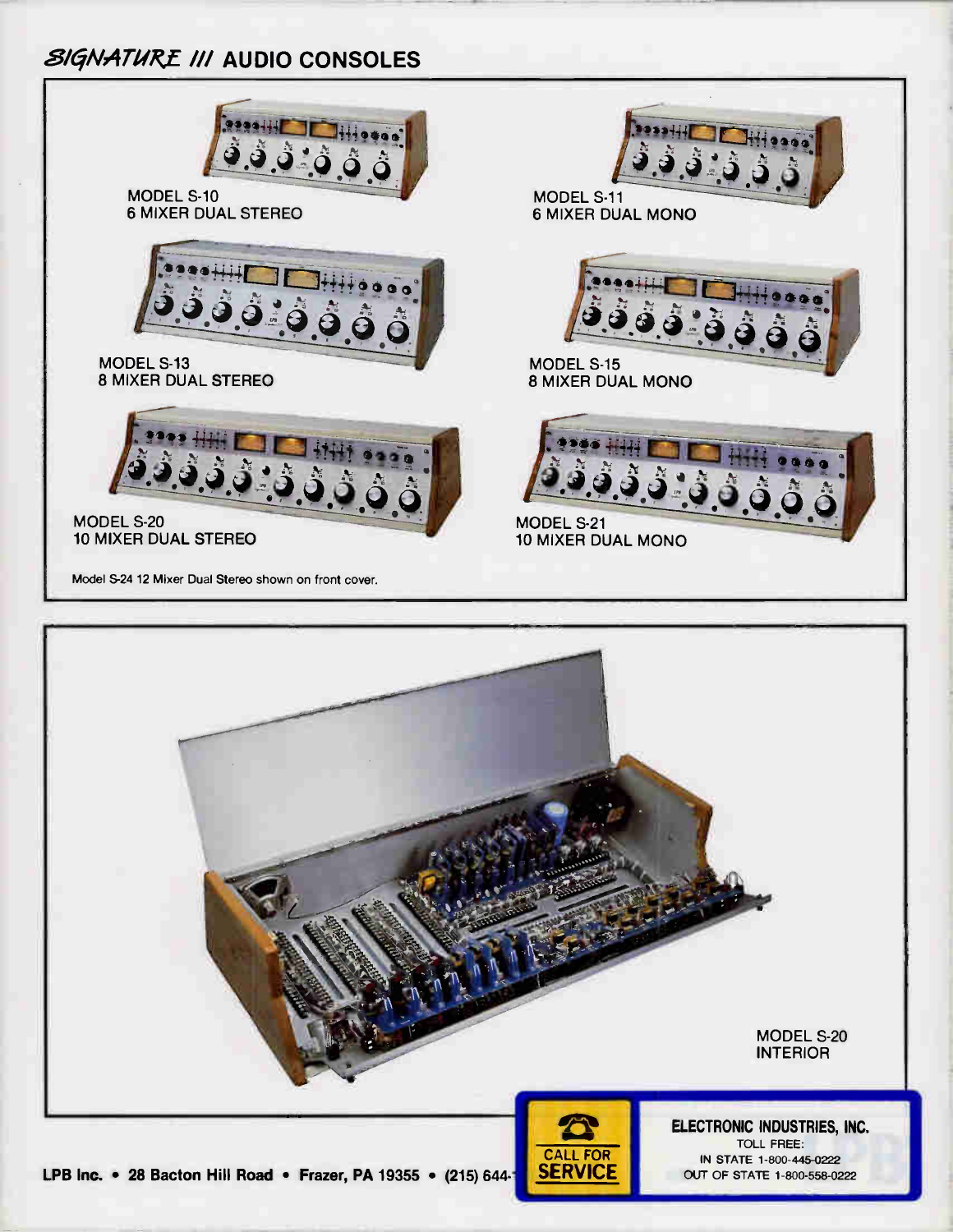

## SPECIFICATIONS

| Mixers:                           |                                        |
|-----------------------------------|----------------------------------------|
|                                   |                                        |
|                                   |                                        |
|                                   |                                        |
| Inputs:                           |                                        |
| Standard Factory Equipped -       |                                        |
|                                   |                                        |
|                                   |                                        |
| Optional Maximum -                |                                        |
|                                   |                                        |
|                                   |                                        |
| Input Impedance:                  |                                        |
| Mic 150 ohms source, trans. bal.  |                                        |
|                                   |                                        |
| <b>Input Levels:</b>              |                                        |
| Mic selectable-45/-55/-65dBm      |                                        |
|                                   |                                        |
| <b>Outputs:</b>                   |                                        |
|                                   |                                        |
|                                   | clipping level above +22dBm            |
|                                   |                                        |
|                                   |                                        |
|                                   |                                        |
| Output Impedance:                 |                                        |
|                                   |                                        |
|                                   |                                        |
|                                   |                                        |
| <b>Frequency Response:</b>        |                                        |
| All Pgm within 1.0dB, 20Hz-20kHz  |                                        |
| <b>Total Harmonic Distortion:</b> |                                        |
|                                   |                                        |
|                                   |                                        |
|                                   | $\otimes$ +8 dBm, output, -55dBm input |
| <b>I.M. Distortion:</b>           |                                        |
|                                   |                                        |
|                                   |                                        |
| Monitor less than 0.2% @ 12 watts |                                        |

| <b>Signal-to-Nolse:</b><br>All Pgm  better than 75dB below<br>+8dBm output.                          |
|------------------------------------------------------------------------------------------------------|
| <b>Crosstalk:</b>                                                                                    |
| <b>Stereo Separation:</b>                                                                            |
| <b>Power Requirements:</b>                                                                           |
| Voltage  117/VAC (234VAC avail.)<br><b>Dimensions:</b>                                               |
|                                                                                                      |
|                                                                                                      |
| Width-                                                                                               |
|                                                                                                      |
|                                                                                                      |
| $45 - 5/8$                                                                                           |
|                                                                                                      |
| <b>Plua-In Modules:</b>                                                                              |
| Types Mic Preamp, Hi-Level Input, Cue Head-                                                          |
| phone Amp, Line Amp, Power Amp, and Voltage Regulator                                                |
| <b>Cabinet:</b>                                                                                      |
|                                                                                                      |
| Finish  Textured scratch resistant bright cream<br>exterior, clear anodized interior, oak end panels |
| Panel:                                                                                               |
| Finish  Horizontally ground, brushed<br>and clear anodized aluminum with                             |
| black epoxy silk screening                                                                           |

(Specifications subject to change)



### **OPTIONS**

(See Price List for details):

P&G rotary stepless faders

Mono mixdown (on stereo models)

- Different mix of Microphone and Hi-Level inputs
- Additional microphone plug-in capability (special order)
- Copy Stand for top of console
- Spare plug-ins

Semiconductor and Extended Spare kits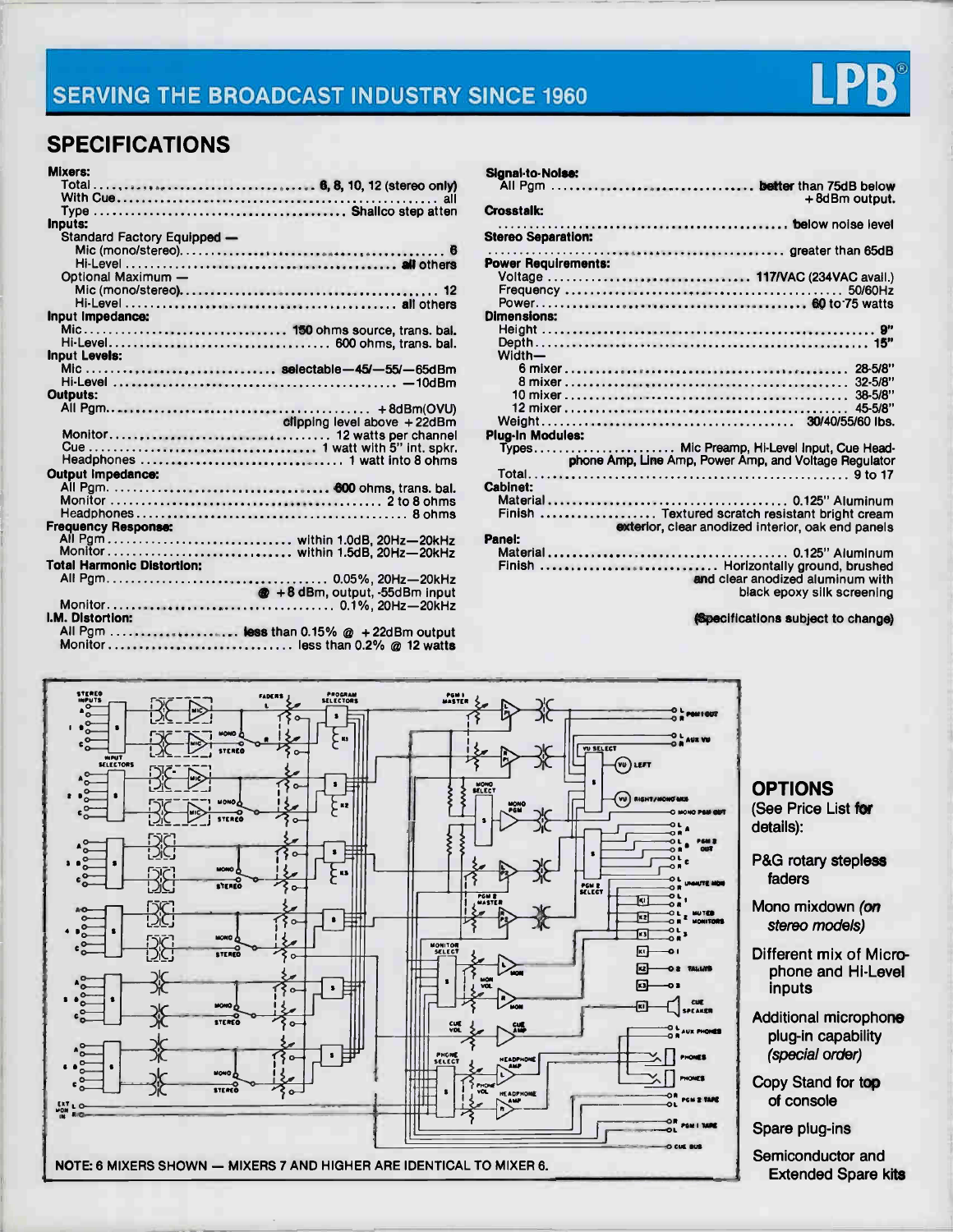

# The brand new console with a ten year track record.

 $\blacksquare$  tart with one of the longest-**4.7 running success stories in** the radio console business: the LPB Citation I. Then add the combined wisdom of ten years of user feedback and make that "wish list" of features standard. Now you've got the idea behind LPB's new low profile Citation II console.



Not just a change for change's sake, Citation Il represents the "real world" of radio today. For today's fast-paced air shifts, we placed all essential controls and only the essential controls directly in front of the operator. Lesser-used controls are logically grouped together on the right.

For flexibility, the ten-mixer Citation II features three inputs per mixer with lock-out switching, two stereo output busses, mixminus capability, mono mixdown with independent VU, two user configurable four position auxiliary selectors and programmable monitor and cue muting for the first five mixers.

For convenience, a digital clock and a separate event/cumulative timer are standard, and every mixer has a remote start button which follows the input selected.

For durability, Citation II's low profile front panel is protected by a tough Lexan<sup>®</sup> overlay. And the entire console is built for long life and easy maintenance, in the LPB tradition. Plus, it's value priced in the LPB tradition as well.

Best of all, Citation II sounds great, just like our legendary Citation I.

Before you buy any studio console, talk to a LPB Citation user (there are hundreds of them, so finding one won't be hard.) Then call your LPB distributor and check out our Citation II, the only brand new console backed by ten years of proven reliability and performance.



LPB, Inc. 28 Bacton Hill Road Frazer, Pennsylvania 19355 Tel: 215-644-1123 Fax: 215-644-8651